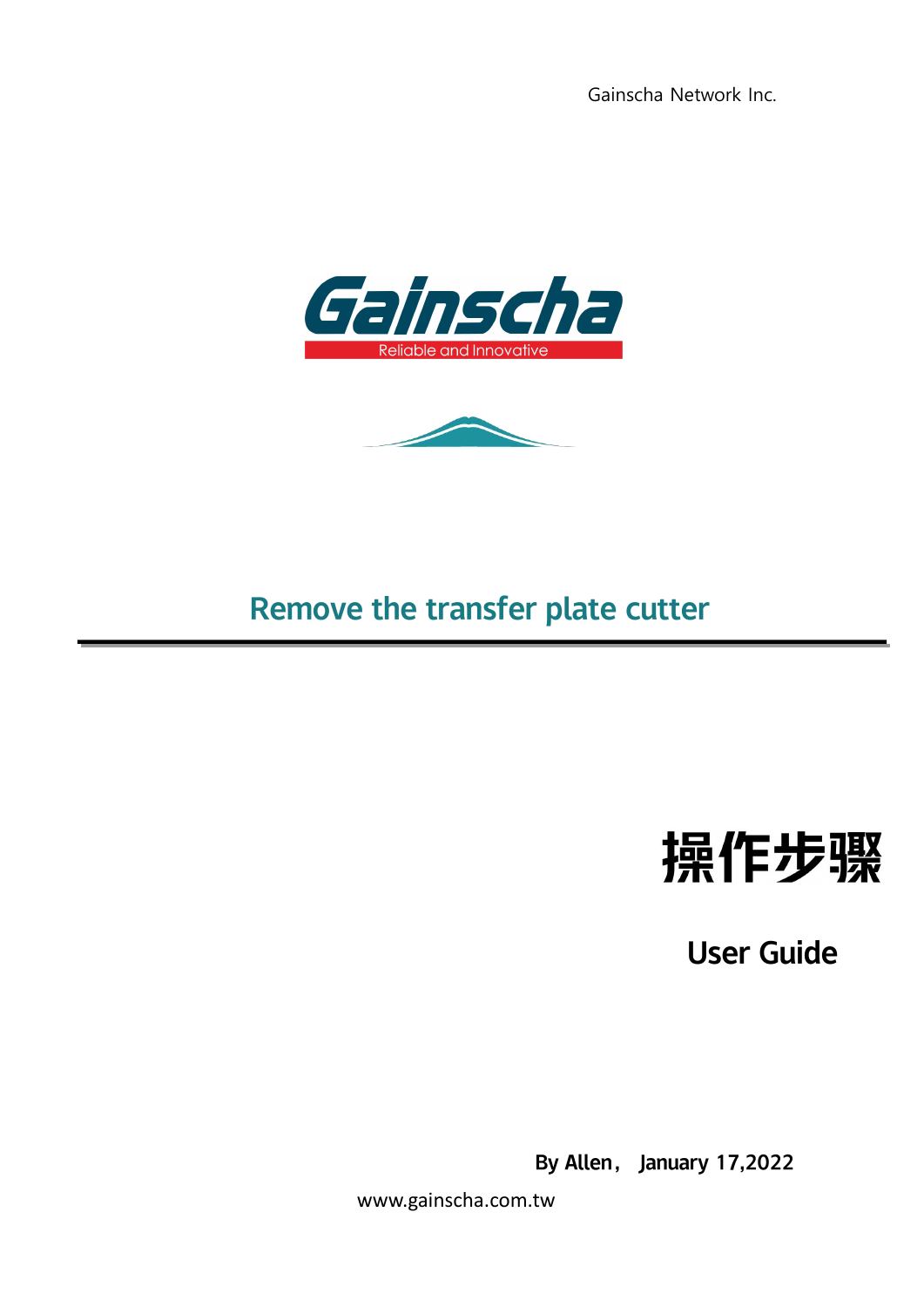## **Removing instructions**

一.**Removing needs:**

- **1. Phillips screwdriver**
- **2. Industrial machine**
- 二**. Disassembly process:**
	- 1. Remove the two screws of the printer cutter.



**2.** Remove the cutter line end.



**3.** Remove the printer side housing screws.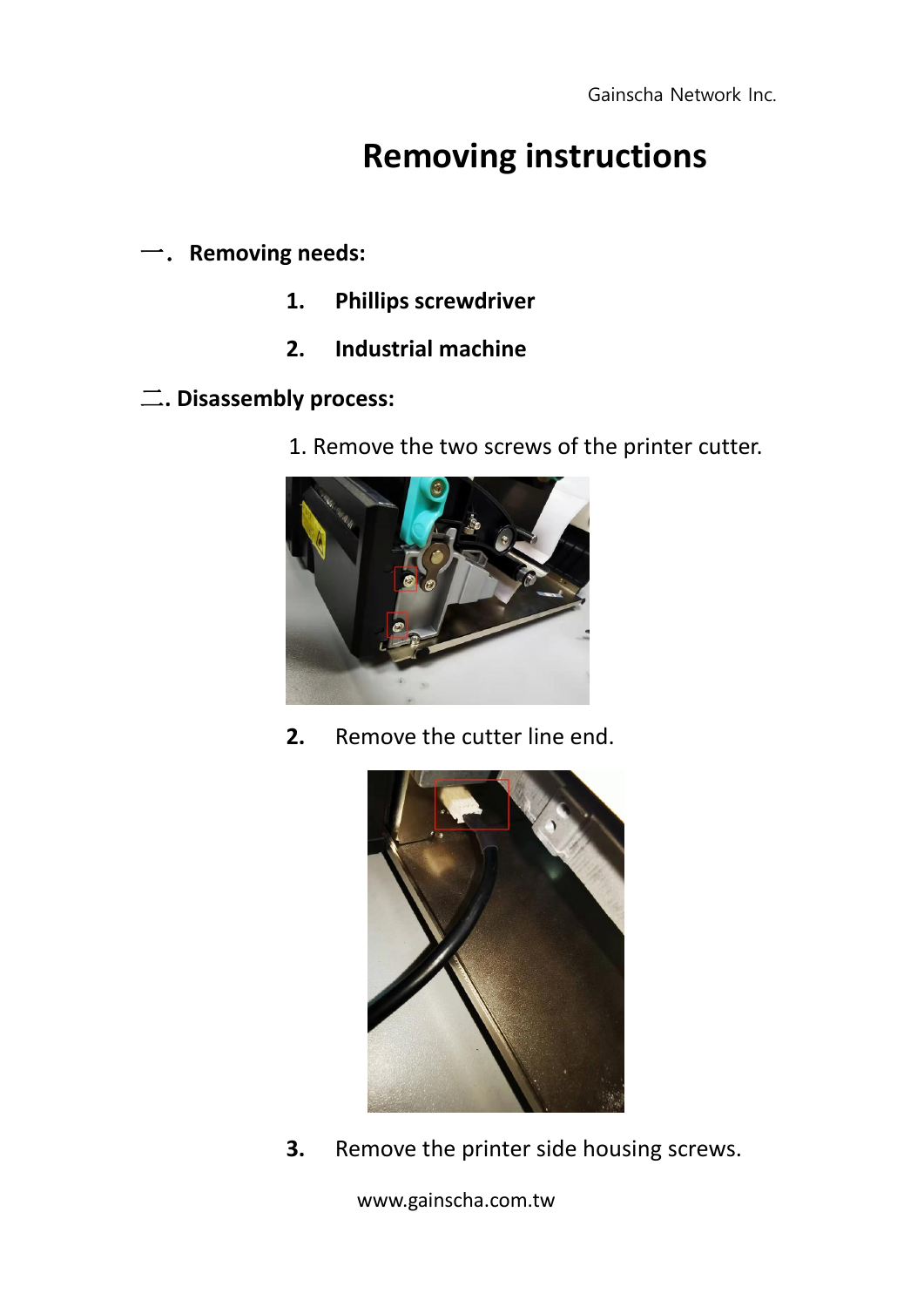

**4.** Remove the printer cover screws.



**5.** Remove the printer side baffle and the hood.



**6.** Remove the push-button plastic housing screws.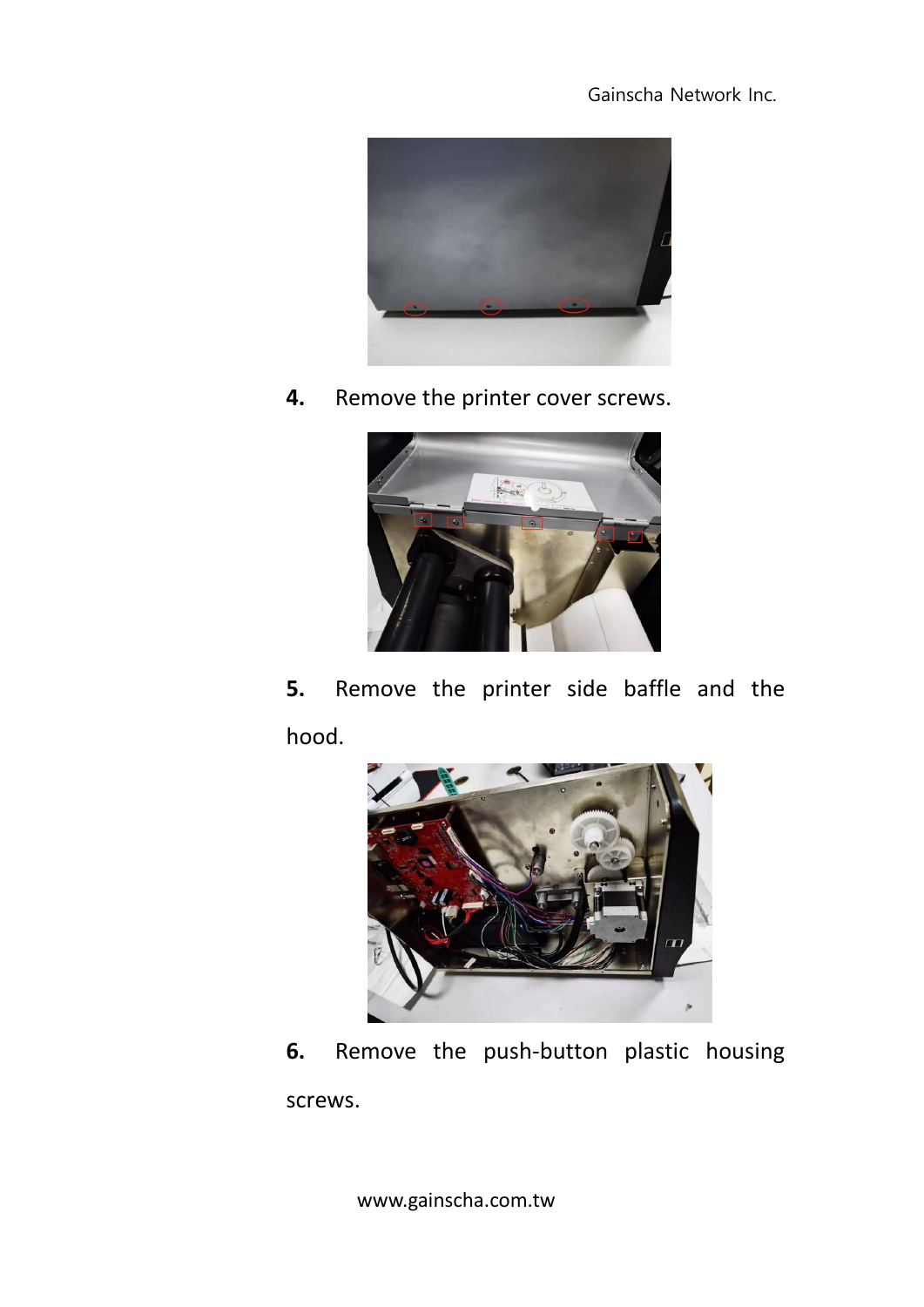

**7.** Open the plastic shell and remove the screws of the red transfer plate.



**8.** Unplug the blue cable end port on the printer mainboard.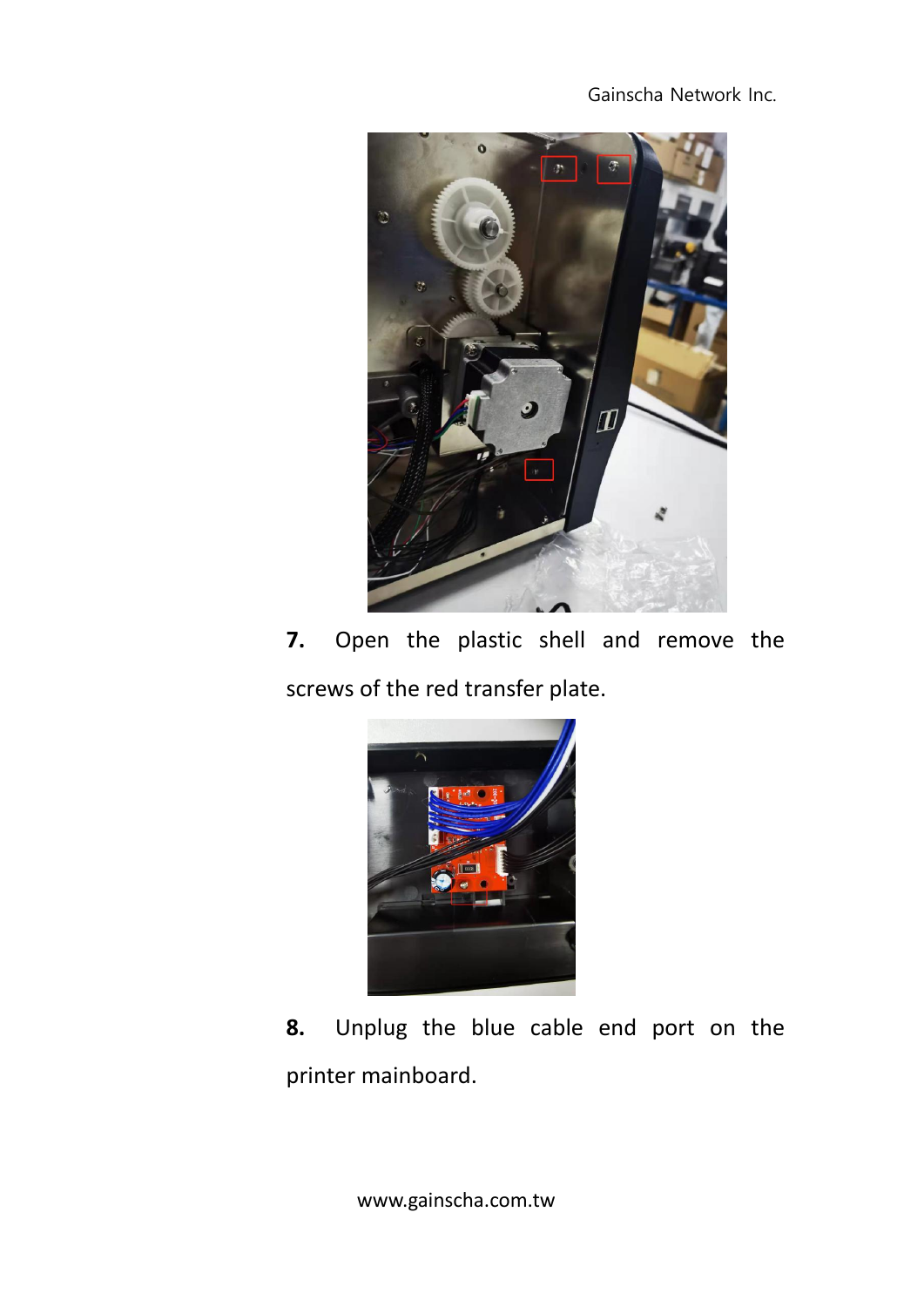

**9.** Pull off the other end of the black line end of the red transfer plate.



**10.** Remove the green transfer plate screws.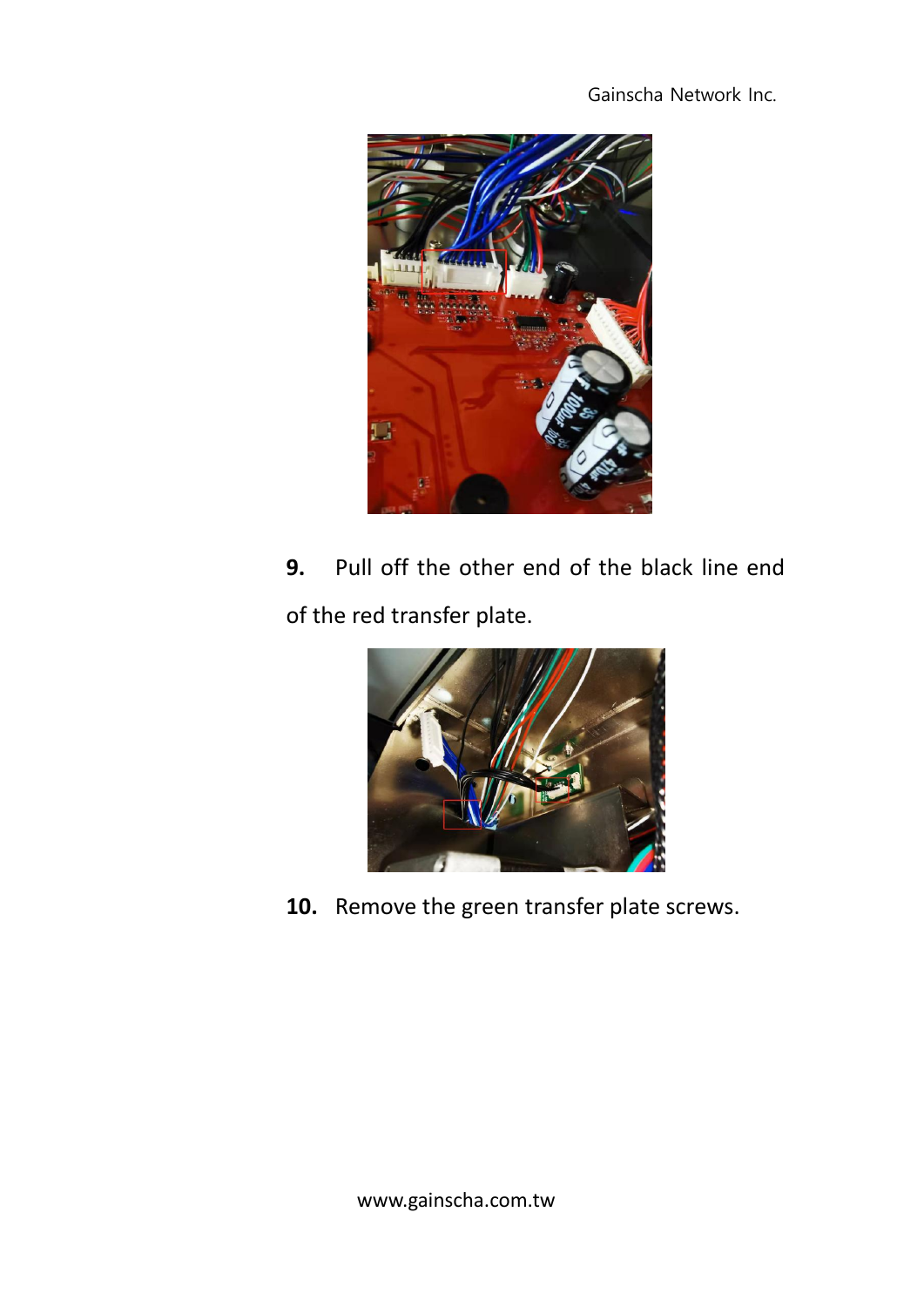

**11.** Remove the red transfer plate and install the screws.



**12.** Pass the label sensor through the wire hole.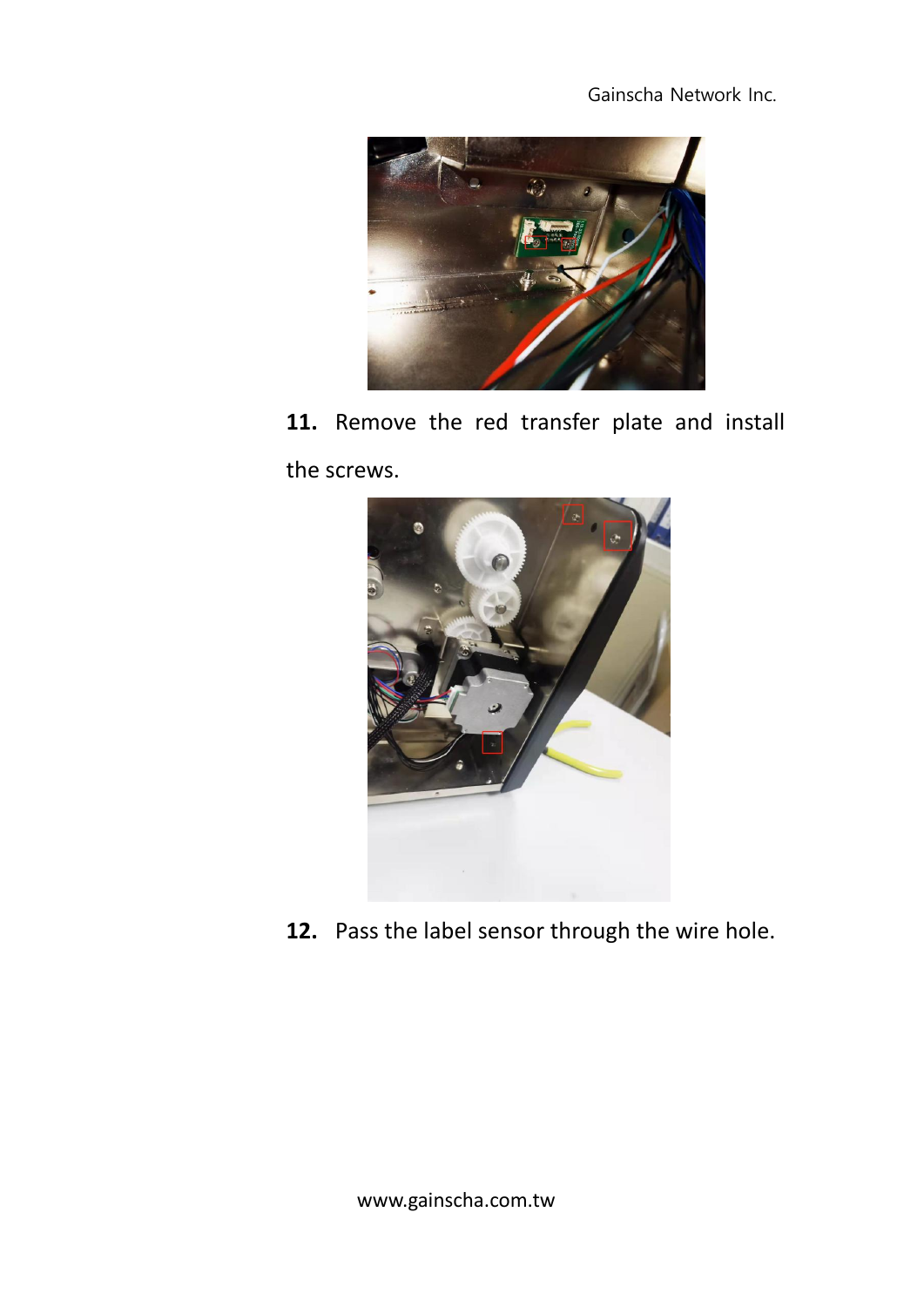

**13.** Insert the tag sensor line end into the line port.



**14.** Install the label sensor with the fixing plate with the screws.



**15.** Install the slide cover.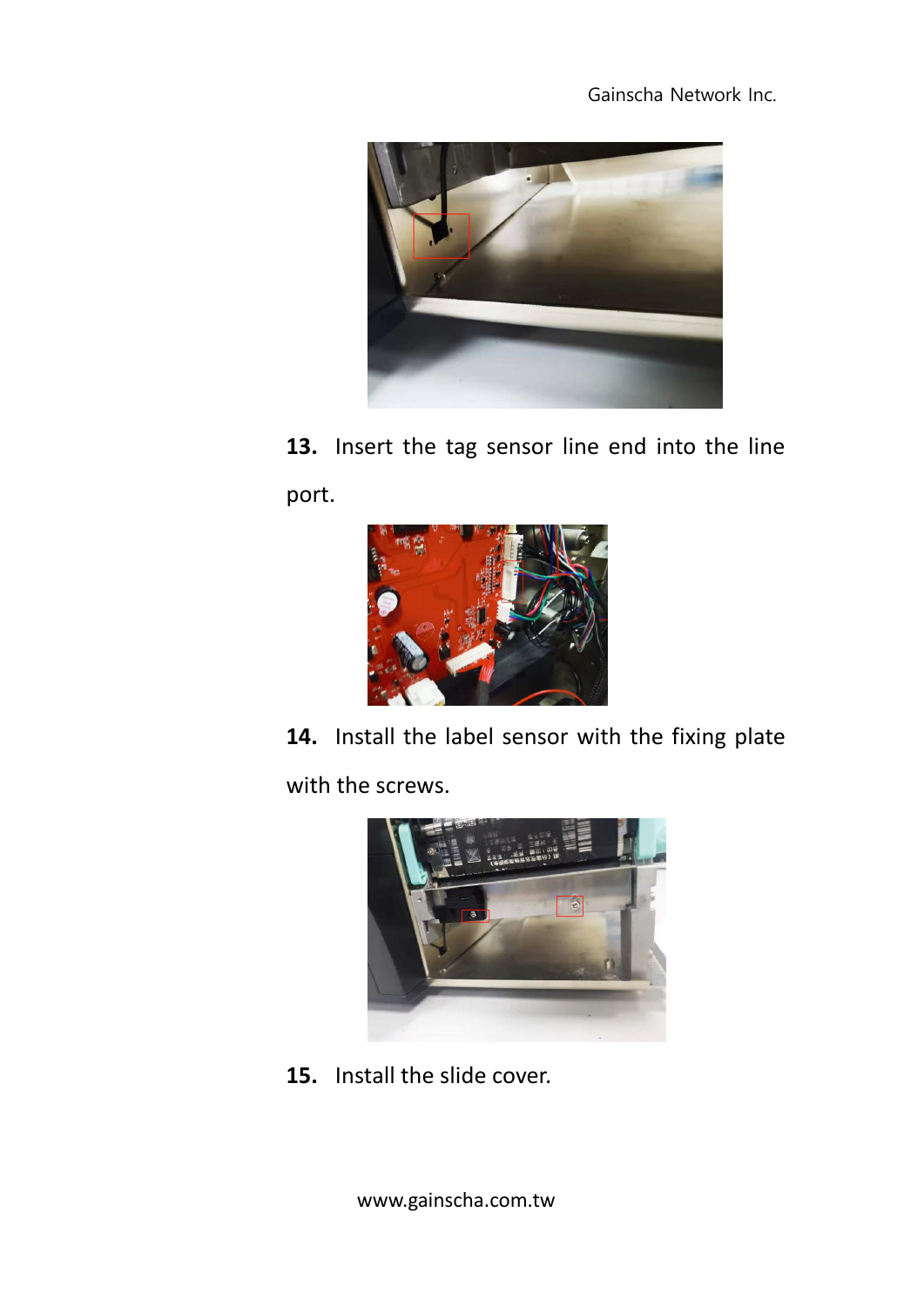

**16.** Install the front baffle and two screws.



**17.** Install the baffle from top to bottom and card into the groove.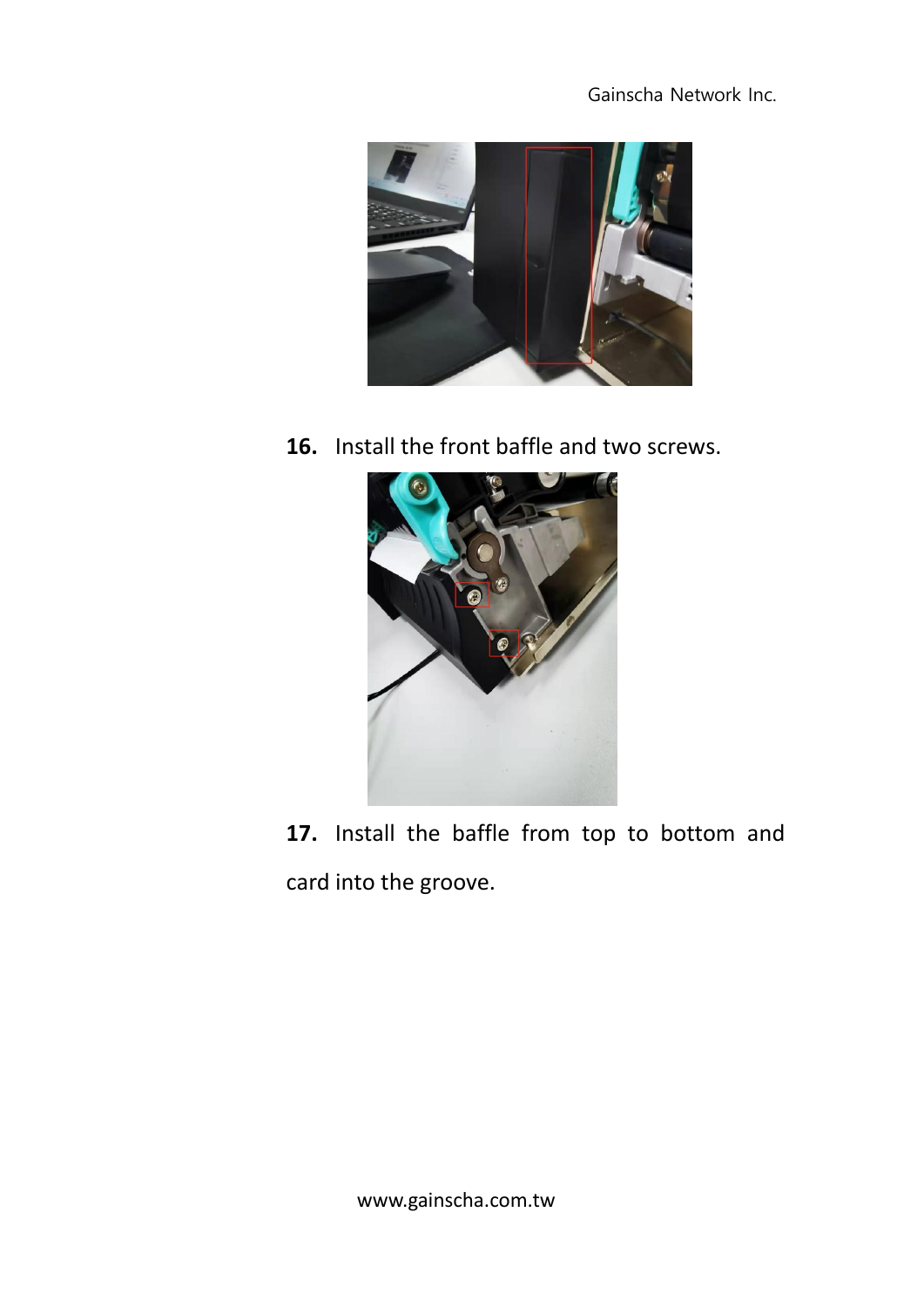

**18.** Install the side baffle screws.



**19.** Put the Printer screw hole in the corresponding position, and install the screws.